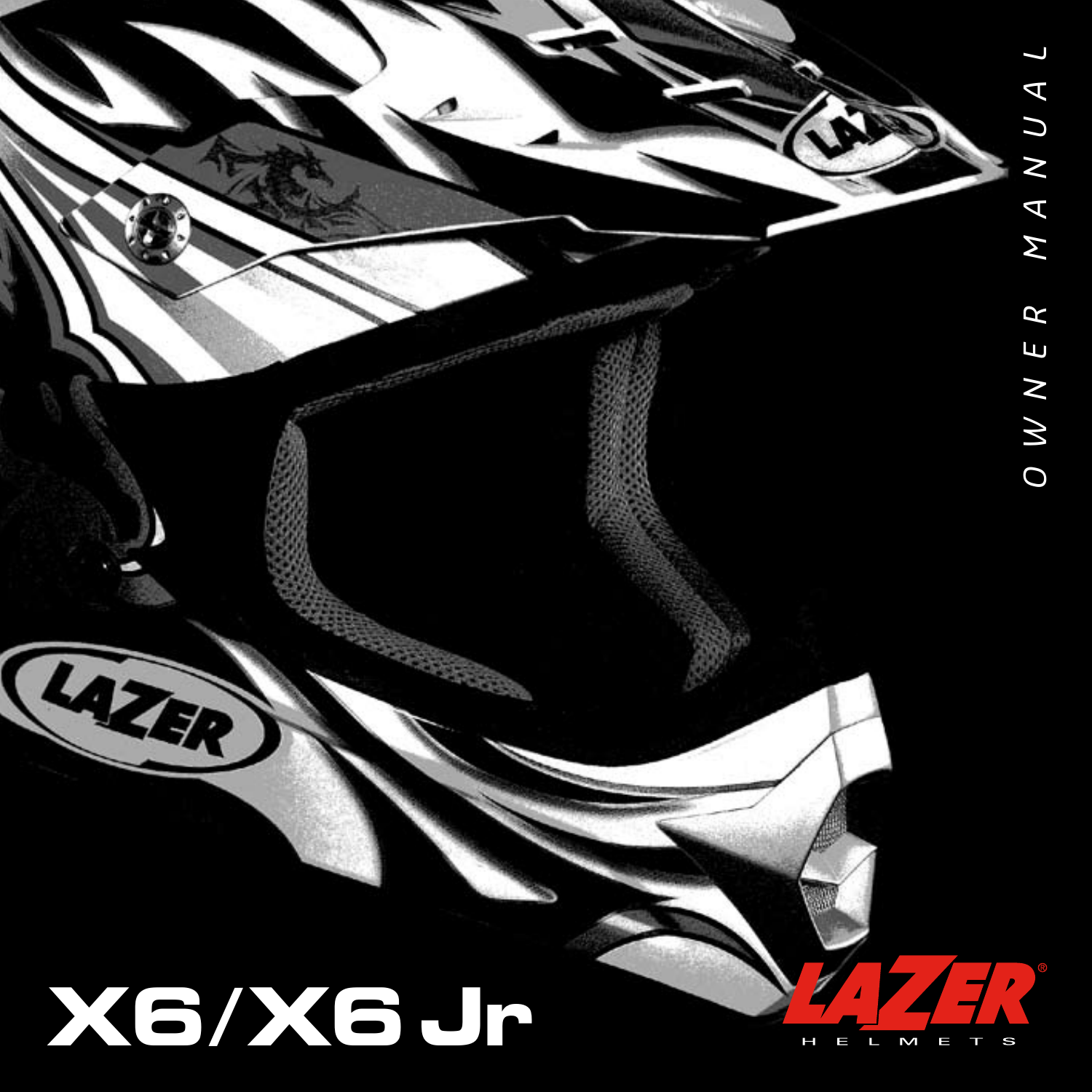# **X6/X6 Jr**

#### **UK IMPORTANT**

Please read this manual carefully **BEFORE** using your helmet for the first time.

Following the instructions will keep your helmet effective and **SAFE**.

Remember to keep the manual in a safe place. It contains instructions, which are **EXTREMELY IMPORTANT** for your safety.

**PLEASE REMEMBER!!!** We have done our best to be as clear and explicit as possible. However, should you find the instructions unclear, or have any questions or require further information, please do not hesitate to contact us by post or e-mail.

#### **FR IMPORTANT**

Nous vous prions de lire avec attention ce manuel **AVANT** d'utiliser votre casque pour la première fois. Suivre les instructions, maintiendra votre casque dans un état lui assurant efficacité et **SECURITE**. Prenez soin de conserver ce manuel dans un endroit vous permettant de le retrouver facilement. Il contient des instructions de sécurité **EXTREMEMENT IMPORTANTES**.

**SOUVENEZ VOUS-EN !!!** Nous avons fait le maximum pour être le plus clair et le plus explicite possible. Cependant, si des instructions ne vous semblent pas claires, si vous avez des questions ou besoin d'informations, n'hésitez pas à nous contacter par courrier ou par e-mail.

## **NL BELANGRIJK**

Gelieve deze handleiding aandachtig te lezen **VOOR** de helm de eerste maal in gebruik te nemen. Onderstaande instructies helpen u de helm efficiënt en veilig te houden.

Bewaar deze handleiding zodat u die te allen tijde gemakkelijk kan raadplegen. Deze bevat instructies die **HEEL BELANGRIJK** zijn voor uw veiligheid.

OPGELET!!! Wij hebben onze uiterste best gedaan om zo duidelijk mogelijk te zijn. Indien sommige instructies niet duidelijk zijn of hebt u nog andere vragen, aarzel niet met ons contact op te nemen per post of per e-mail.

## **D WICHTIG**

Bitte lesen Sie diese Gebrauchsanweisung **VOR** der ersten Benutzung Ihres Helms.

Wenn Sie sich an die Anweisungen halten, wird Ihr Helm in einem Zustand bleiben, der seine Wirksamkeit und **SICHERHEIT** gewährleistet.

Bitte bewahren Sie diese Gebrauchsanweisung an einem Ort auf, an dem sie leicht wieder aufzufinden ist. Sie enthält **EXTREM WICHTIGE** Sicherheitsanweisungen.

**NICHT VERGESSEN !!!** Wir haben alles unternommen, so klar und so deutlich wie nur möglich zu sein. Wenn allerdings gewisse Anweisungen Ihrer Meinung nach unklar sind, oder falls Sie Fragen haben oder Informationen benötigen sollten, dann nehmen Sie doch bitte, per Post oder E-Mail, Kontakt mit uns auf.

#### **ES IMPORTANTE**

Lea con atención este manual **ANTES** de utilizar su casco por primera vez.

Si sigue las instrucciones, mantendrá su casco en un estado que le garantizará eficacia y **SEGURIDAD**. Guarde este manual en un lugar en el que pueda encontrarlo fácilmente. Contiene instrucciones de seguridad **SUMAMENTE IMPORTANTES**.

**¡RECUERDE!** Hemos procurado ser lo más claros y explícitos posible. Sin embargo, si las instrucciones no le parecen claras, si desea hacer preguntas o si necesita información, no dude en ponerse en contacto con nosotros por correo ó por correo electrónico.

#### **BR IMPORTANTE**

Por favor, leia com atenção este manual **ANTES** de utilizar o seu capacete pela primeira vez. Seguindo as instruções, será possível manter seu capacete com **SEGURANÇA** e efetivo. Lembre-se de guardar o manual em local seguro. Nele contem instruções **EXTREMAMENTE IMPORTANTES** para sua segurança.

**POR FAVOR, LEMBRE-SE!!!** Procuramos ser o mais claro e objetivos possível, no entanto, caso ainda permaneçam dúvidas sobre as informações deste produto, não hesite em entrar em contato conosco por e-mail, telefone ou correio.

## **IT IMPORTANTE**

Leggere attentamente questo manuale prima di utilizzare il casco per la prima volta. Seguire le istruzioni manterrà il vostro casco nello stato ottimale in modo che assicuri efficienza e **SICUREZZA** Conservare il manuale in un luogo sicuro. Contiene informazioni **FONDAMENTALI** per la vostra **SICUREZZA**. **ATTENZIONE!** Abbiamo cercato di realizzare un manuale che potesse essere il più semplice e chiaro possibile. Nel caso riteniate che le istruzioni non siano sufficientemente chiare, o abbiate delle domande o vogliate chiedere ulteriori spiegazioni potete contattarci direttamente via e-mail o posta.

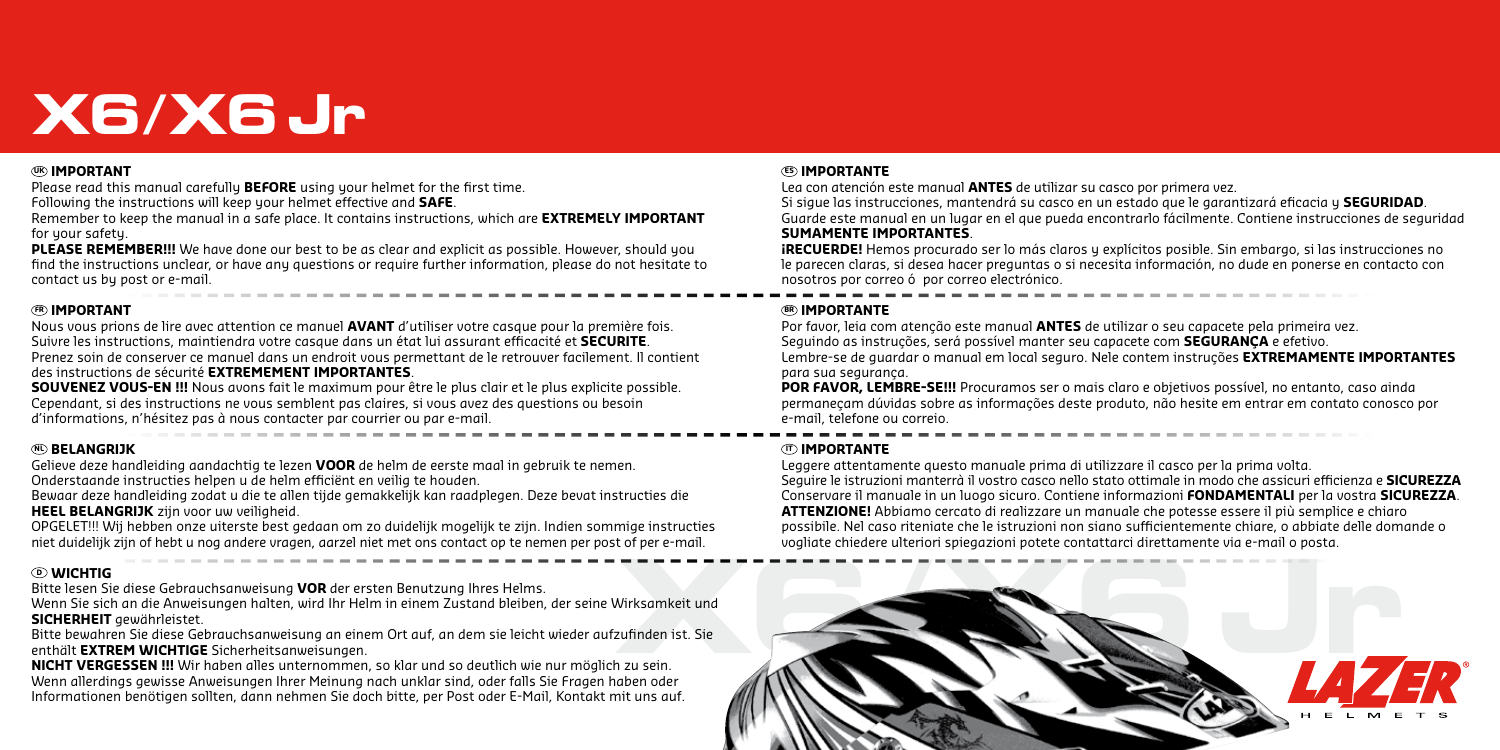#### **UK INFORMATION FOR USERS**

- To insure an adequate protection, this helmet must fit closely and be securely attached.
- Any helmet that has sustained a violent impact should be replaced.
- Warning! Do not apply paint, stickers, petrol or other solvents to this helmet. Use only warm soapy water to clean the helmet surface

#### ECE 22.05

#### **FR MISE EN GARDE**

- Pour assurer une protection suffisante, ce casque doit être bien ajusté et être solidement attaché.
- Tout casque qui a été soumis à un choc violent est à remplacer.
- Attention : N'appliquer sur ce casque ni peinture, ni autocollant, ni essence, ni aucun autre solvant. N'utilisez que de l'eau chaude et savonneuse pour nettoyer le casque.

#### ECE 22.05

#### **NL WAARSCHUWING**

- Om een voldoende bescherming te waarborgen moet deze helm goed passen en tevens een goed zijdelings zicht mogelijk maken.
- Iedere helm die een hevige klap heeft opgevangen dient te worden vervangen, zelfs al is de geleden schade op het eerste zicht niet merkbaar.
- Niet verven, noch reinigen met bijtende producten. Gebruik warm water en zeep voor het reinigen van de helm. ECE 22.05

#### **D WARNUNG**

- Um einen ausreichenden Schutz zu ermöglichen muss dieser Helm genau passen und außerdem eine gute seitliche Sicht garantieren.
- Jeder Helm, der einem heftigen Stoss ausgesetzt wurde, ist unbedingt zu ersetzen, auch wenn der Helm unbeschädigt scheint und keine sichtbaren Schäden aufweist. Der Helm darf weder mit Farbe bestrichen noch mit Beizmitteln gereinigt werden.

#### ECE 22.05

#### **ES AVISO**

- Para garantizar una protección suficiente, su casco tiene que estar bien ajustado y tiene que asegurar al mismo tiempo una buena visión lateral.
- Cada casco que haya sido expuesto a un golpe violento tiene que substituirse por otro.
- Atención ! no se puede aplicar pintura, pegatinas, gasolina o productos agresivos en el casco. Use agua caliente y jabón para limpiar la superficie del casco

#### ECE 22.05

#### **BR AVISO**

- Para garantir a proteção adequada, este capacete tem que estar bem ajustado e com boa visão lateral.
- Todo capacete que tenha sofrido qualquer tipo de impacto deve ser trocado.
- Atenção! Não aplique pinturas, adesivos, derivados de petróleo ou qualquer tipo de solvente neste capacete. Use somente água morna com sabão neutro para limpar a superfície do mesmo. ECE 22.05

#### **IT ATTENZIONE**

- Per garantire una protezione sufficiente, questo casco deve essere ben calzato sulla testa e saldamente allacciato.
- Il casco che ha subito un urto violento deve essere sostituito.
- Attenzione! Non utilizzare vernici, benzina o altri prodotti chimici. Non applicare adesivi. Pulire il casco esclusivamente con un panno morbido umido e sapone neutro.

ECE - R22.05

#### **WARNING**

- No helmet can protect the wearer against all possible impacts.
- For maximum protection, the helmet must fit firmly on the head, and all retention straps must be securely fastened. With the chin-strap comfortably but firmly adjusted, it should not be possible, in most cases, for the helmet to be removed from the head when pulled at the rear in an upward direction.
- The helmet is designed to be retained by a strap under the chin.
- The helmet may be used with goggles.
- No attachments should be made to the helmet except those recommended by the helmet manufacturer. Do not drill or cut the shell.
- The helmet is designed to absorb shock by partial destruction of the shell and liner. This damage may not be visible. Therefore if subjected to a severe blow, the helmet should be replaced even if it is apparently undamaged.
- The liner is essential to the intended performance of the helmet.
- The helmet may be damaged and rendered ineffective by petroleum products, cleaning agents, paints, adhesives, etc., without the damage beeing visible to the user. Use only warm soapy water to clean the helmet surface.

DOT

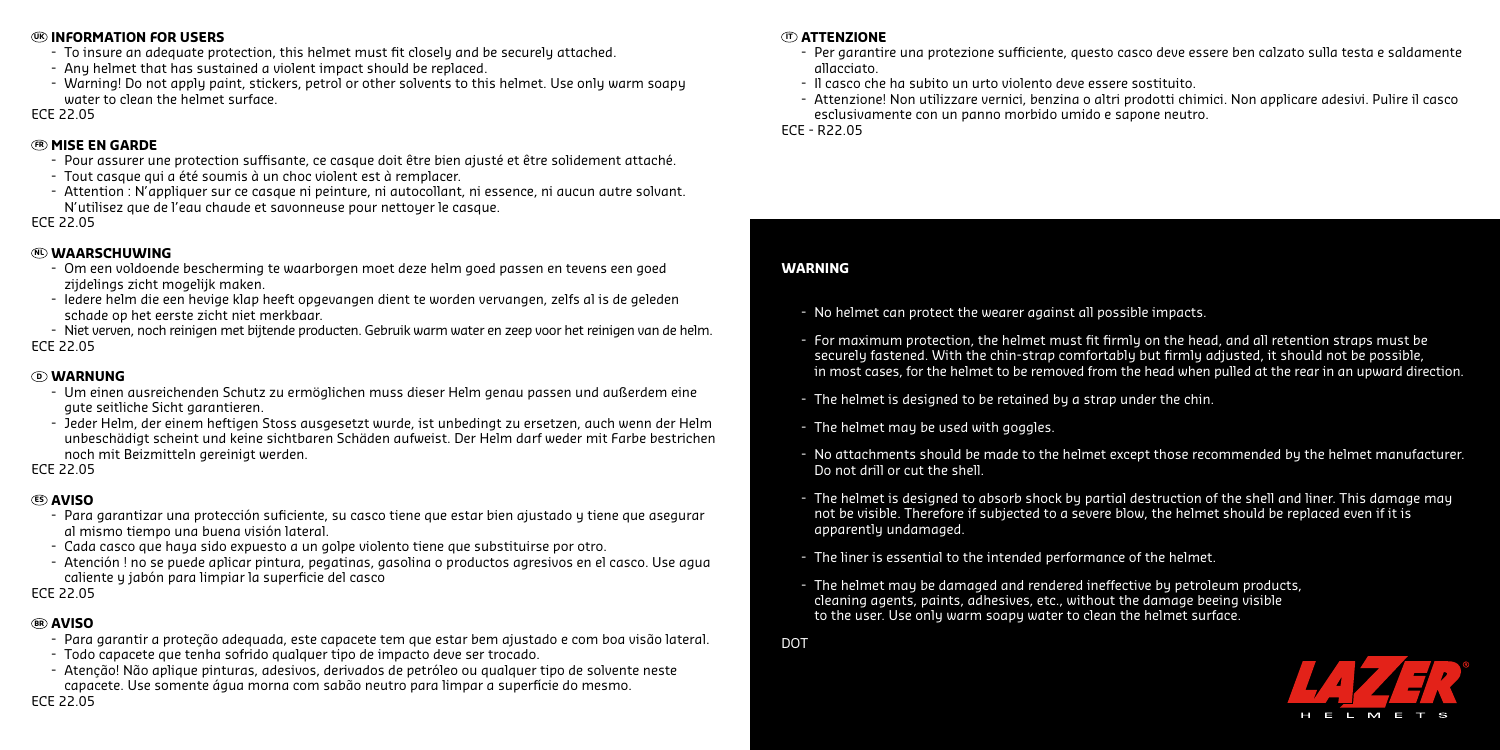## **WARNING**

- No helmet can protect the wearer against all possible impacts.
- For maximum protection the helmet must fit firmly on the head, and the retention system must be securely fastened. With the retention system comfortably but firmly adjusted, it should not be possible for the helmet to be removed from the head when pulled at the rear in an upward and forward direction.
- Ensure that any visor attached to the helmet meets the requirements of AS 1609.
- The helmet is unsuitable for use with goggles.
- The helmet is unsuitable for use with communications devices. (if suitable for use with communications devices, list the appropriate devices).
- No attachments should be made to the helmet except those recommended by the helmet manufacturer. Do not drill or cut the shell.
- The helmet is designed to absorb shock by partial destruction of the shell and liner. This damage may not be visible. Therefore if subjected to a severe blow, the helmet should be replaced even if it is apparently undamaged.
- The liner is essential to the intended performance of the helmet.
- The helmet has a limited lifespan in use and should be replaced when it shows obvious signs of wear, e.g. change of fit, cracks, rust or fraying.

## THE PROTECTION OF THIS HELMET MAY BE SEVERELY REDUCED BY THE APPLICATION OF PAINT, ADHESIVE STICKERS OR TRANSFERS, CLEANING FLUIDS OR OTHER SOLVENTS. USE ONLY MATERIALS RECOMMENDED BY THE HELMET MANUFACTURER.

- $\circledR$  Your helmet will be useless if it's too big or not properly fastened. Always buy a helmet to your exact size and always fasten it properly.
- FR Votre casque sera inutile s'il est trop grand ou s'il est mal attaché. Veillez donc à l'acheter à la bonne taille et à toujours fixer sa jugulaire.
- $\circledR$  Uw helm is nutteloos als hij te groot is en niet correct gesloten is. Koop steeds een helm die perfect past en sluit de helm telkens op de correcte manier.
- <sup>D</sup> Ihr Helm ist nutzlos, wenn er zu groß oder nicht richtig verschlossen ist. Kaufen Sie nur einen Helm, der Ihnen optimal passt und schliessen Sie ihn sorafaltia.
- ES Su casco no le será de gran utilidad si resulta demasiado grande ó si estuviera mal abrochado. Compruebe que compra la talla adecuada y no olvide atarse la correa debajo de la barbilla.
- BR Seu capacete não terá utilidade se estiver muito grande ou mal ajustado. Sempre utilize um capacete adequado ao tamanho de sua cabeça, ajustando-o de maneira apropriada.
- $\circled{1}$  Il casco è inutile se troppo grande o non allacciato correttamente. Accertarsi pertanto di allacciarlo sempre saldamente ed in maniera corretto.

*Advices - Conseils – Aanbeveling - Empfehlungen – Consejos de uso - Sugestões de Uso - Consigli*

**Modifications Modifications Wijzigingen Veränderungen Modificaciones Modificações Modifiche**

- UK Never modify your helmet in any way. Modifications could result in lowering the effectiveness of your helmet.
- FR Il est formellement déconseillé d'apporter quelque modification que ce soit à votre casque. Cela pourrait impliquer des dégradations qui diminueraient l'efficacité de votre casque.
- NL Het is ten strengste verboden om wijzigingen aan te brengen aan de helm. Wijzigingen kunnen een mindere efficiëntie van uw helm te weeg brengen.
- <sup>D</sup> Manipulieren Sie nicht an Ihren Helm. Veränderungen stellen die Wirksamkeit und Sicherheit in Frage.
- ES Desaconsejamos realizar cualquier modificación a su casco. El hacerlo podría acarrear una degradación que disminuiría la eficacia de su casco.

**Fastening Fermeture Sluiting Verschluß Cierre Retenção Chiusura**

AS-NZS 1698: 2006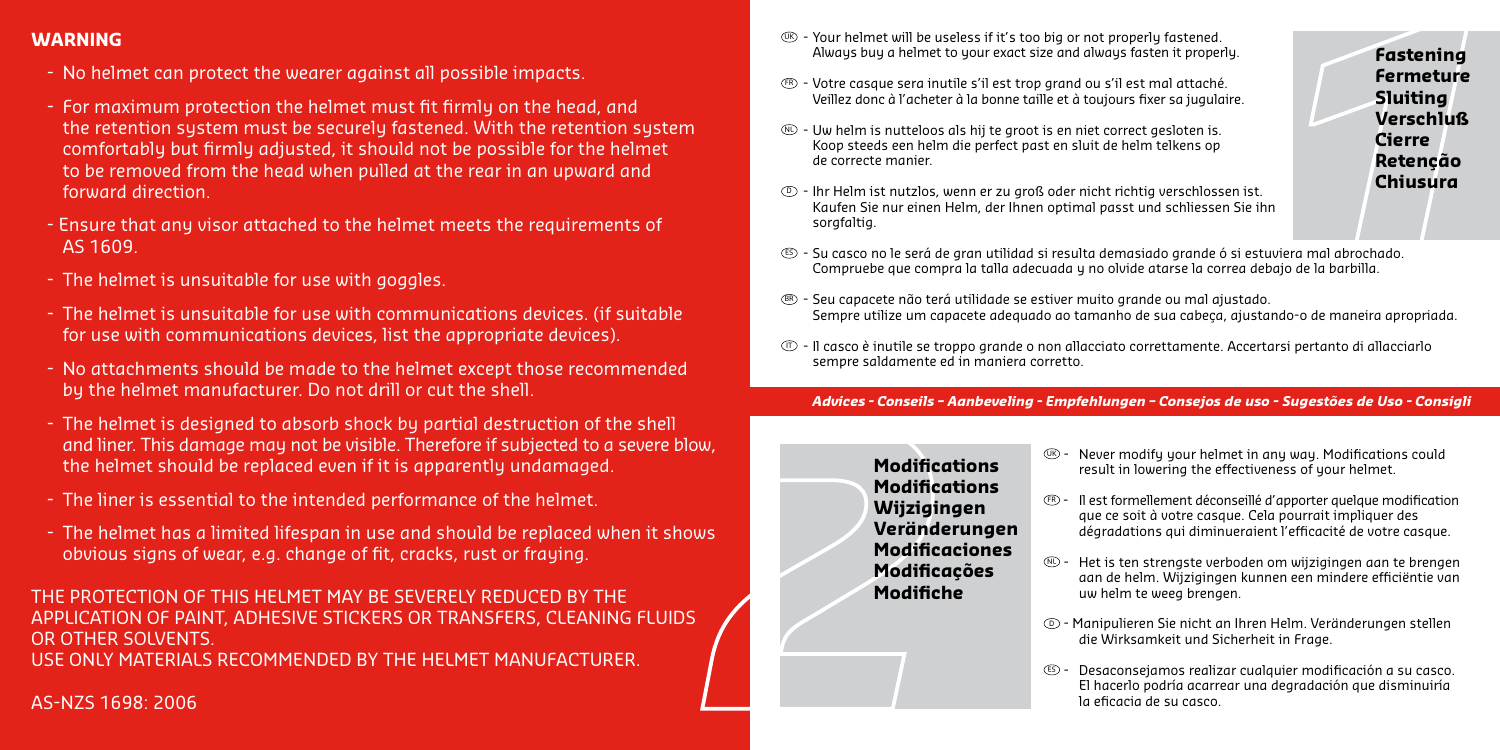$\circledast$  - Nunca modifiaue a configuração de seu capacete. Modificações podem resultar na redução da eficácia da segurança do seu capacete.

 $\circled{1}$  - Si sconsiglia fortemente di apportare qualsiasi modifica al casco. Ciò potrebbe comportare alterazioni che ridurrebbero l'efficacia del casco.

#### *Advices - Conseils – Aanbeveling - Empfehlungen – Consejos de uso - Sugestões de Uso - Consigli*

**Damaged Helmet Casque endommagé Beschadigingen Beschädigungen Casco dañado Capacete Danificado Casco danneggiato**

- $\circledR$  When your helmet sustains a severe shock, part of its structure and lining may have been deteriorated by absorbing the energy of the impact. These damages may not visible to the eye. In this case, do not hesitate to replace it.
- $\circledR$  Lorsaue votre casque subit un choc important, une partie de sa structure et de son rembourrage se détériore en absorbant l'énergie du choc; il se peut que cette détérioration reste invisible à l'oeil nu, dans ce cas remplacez-le.
- NL Als uw helm een hevige klap heeft geïncasseerd, kan de buiten en/of binnenschaal gedeeltelijk beschadigd zijn door de impact van de klap. De beschadiging is niet altijd uiterlijk zichtbaar. In dat geval dient u uw helm te vervangen.
- <sup>D</sup> Nach einem schweren Aufschlag können Teile der Schale (Helmstruktur) oder der Verkleidung beschädigt sein, weil sie die Aufschlagsenergie absorbiert haben. Solche Beschädigungen müssen nicht unbedingt (für das Auge) sichtbar sein. Bitte zögern Sie im Zweifelsfall nicht, den beschädigten Helm durch einen Neuen zu ersetzen.
- ES En el momento en el que su casco sufra un choque importante, se deteriora una parte de su estructura y de su relleno ya que absorbe la energía del choque. Es posible que dicho deterioro resulte invisible a simple vista. Este caso, sustituya el casco por uno nuevo.
- BR Quando o seu capacete absorve um impacto severo, parte de sua estrutra e forro podem ter sidos deteriorados pela absorção da energia do impacto. Estas avarias podem não ser visíveis ao olho humano. Neste caso, não hesite em substituir o capacete.
- $\circ$  In caso di urto calotta esterna e componenti interne del casco possono modificarsi per assorbire l'energia dovuta all'urto stesso. Questa alterazione potrebbe essere invisibile a occhio nudo. In tal caso, sostituire il casco.

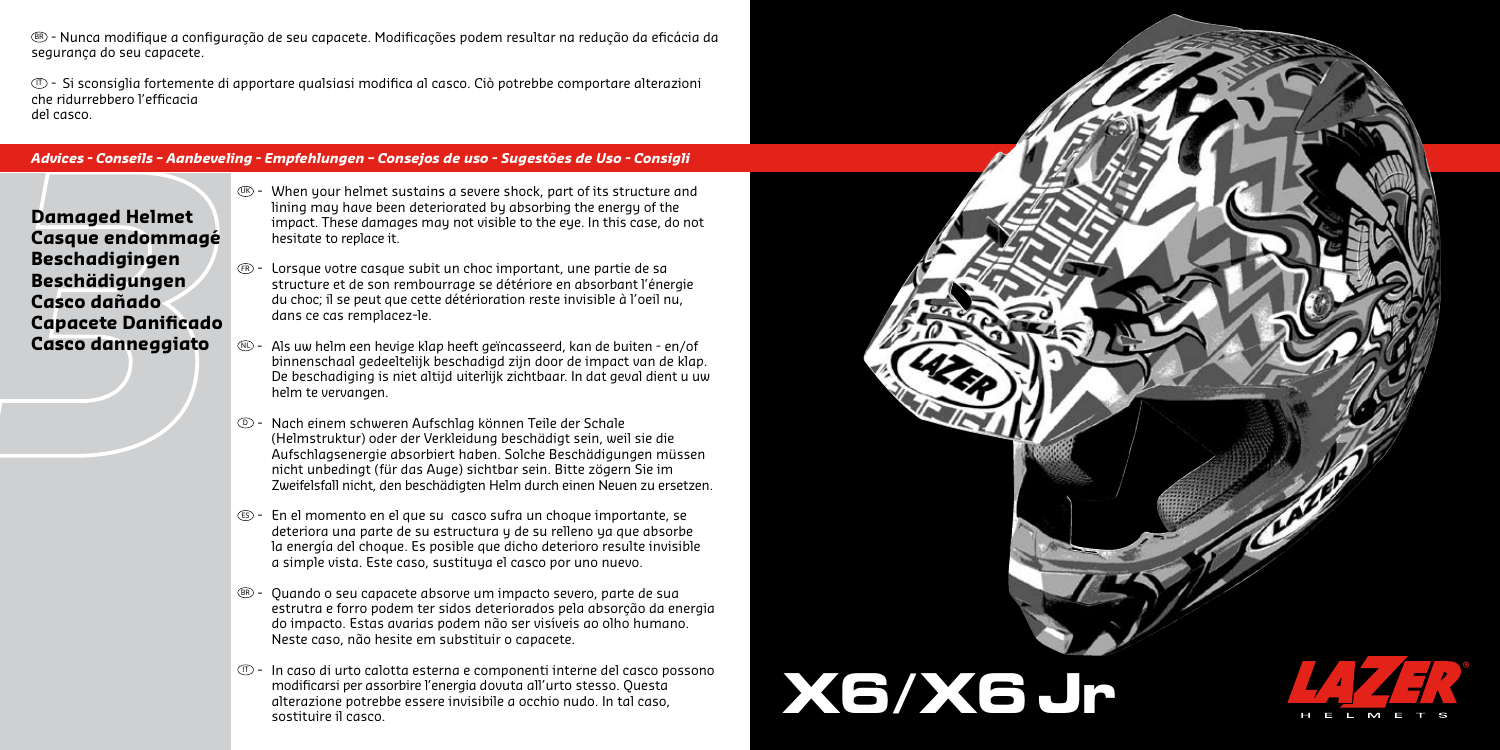#### *CARE AND MAINTENANCE • SOIN ET ENTRETIEN • ONDERHOUD • PFLEGE UND WARTUNG • CUIDADOS Y LIMPIEZA • CUIDADOS E LIMPEZA • CURA E MANUTENZIONE*

**UK** Clean the outside and inside of your helmet regularly. Use a soft cloth and warm or slightly soapy water.

NEVER USE GAS OIL, SOLVENTS, PETROL OR OTHER AGGRESSIVE PRODUCTS.

The padding is removable to make it easy to clean. Again, only use warm or slightly soapy water. Hand wash and drip dry.

To clean the visor (shield), dip it in lukewarm soapy water. Wipe it in a lint free cloth from the top to the bottom avoiding any circular motion.

After correctly cleaning the vents and the visor mechanism, it is a good idea to lubricate them from time to time with white or silicone grease to maximise their durability.

**FR** Nettoyez régulièrement l'extérieur et l'intérieur du casque.

Utilisez un chiffon doux et une solution d'eau tiède pure ou légèrement savonnée.

NE JAMAIS UTILISER DE GASOIL , DILUANTS, ESSENCES ET AUTRES PRODUITS AGRESSIFS.

Les garnitures de confort se démontent afin de faciliter leur nettoyage. Là encore, n'utilisez que de l'eau tiède pure ou légèrement savonnée.

Les laver à la main et ensuite faire sécher à l'air.

Pour nettoyer votre écran, laissez-le tremper dans un peu d'eau tiède légèrement savonnée, puis essuyez-le à l'aide d'un chiffon doux non pelucheux, de haut en bas en évitant les rotations. La durée de vie de votre écran en sera prolongée.

Après quoir correctement nettoué les deux ventilations arrière ainsi que l'écran, il est conseillé de les lubrifier de temps en temps avec une graisse blanche ou graisse silicone. Ceci afin d'assurer leur longévité.

**NL** Reinig geregeld de buiten- en binnenkant van uw helm.

Gebruik enkel een zachte doek en warm water met eventueel wat zeep. GEBRUIK NOOIT BIJTENDE PRODUCTEN.

De binnenvoering is makkelijk te verwijderen. Deze kan je eveneens met de hand wassen in warm water met zeep en laten drogen (geen droogkast).

Voor het scherm gebruikt u eveneens een natte zachte doek met eventueel wat zeep. Veeg het scherm proper van boven naar onder zonder draaiende bewegingen.

Het is aangewezen om af en toe na het reinigen van de ventilaties en het schermmechanisme deze in te smeren met een doorzichtige of siliconenolie. Dit verhoogt de duurzaamheid van het mechanisme.

**<sup>D</sup>** Reinigen Sie Ihren Helm regelmäßig innen und außen.

Verwenden Sie einen weichen Lappen mit lauwarmem Wasser (entweder reines Wasser oder Seifenlauge). NIEMALS KFZ-KRAFTSTOFFE, VERDÜNNUNGSMITTEL ODER ANDERE ÄTZENDE MITTEL VERWENDEN. Die Komfort-Innenausstattungen sind leicht herauszunehmen, um ihre Reinigung zu erleichtern. Auch hierfür darf nur reines Wasser oder leichte Seifenlauge verwendet werden.

Mit der Hand waschen und frei trocknen lassen.

Zum Reinigen tauchen Sie das Visier in lauwarmes Seifenwasser; anschließend mit einem fusselfreien Tuch von oben nach unten und ohne Kreisbewegungen trocknen. Dadurch wird die Haltbarkeit des Visiers verlängert.

Nach der angemessenen Reinigung der zwei hinteren Lüftungen sowie des Visiers, wird empfohlen, sie von Zeit zu Zeit mit weißem Fett oder Silikonfett einzuschmieren. Dadurch wird ihre Haltbarkeit verlängert.

**ES** Limpie regularmente el exterior y el interior del casco.

Utilize un trapo suave y agua templada pura o ligeramente jabonosa. NO UTILIZE NUNCA GASOIL, DILUYENTES, GASOLINAS U OTROS PRODUCTOS AGRESIVOS. Los interiores de confort se desmontan para facilitar su limpieza. En este caso también, utilize agua templada pura o ligeramente jabonosa. Lávelas a mano y después déjelas secar al aire. Para limpiar su pantalla, debe lavarla en un poco de agua templada pura ó ligeramente jabonosa y después la tiene que secar con un trapo suave y que no suelte pelusa. La pantalla se tiene que secar de arriba hacia abajo, evitando hacer círculos con el trapo. Así su pantalla durará más tiempo.

Después de haber limpiado bien las dos ventilaciones traseras y la pantalla, se recomienda lubricarlas de vez en cuando con una grasa blanca o una grasa de silicona para garantizar su longevidad.

#### **BR** Limpe a parte interna e externa de seu capacete com frequência. Use um pano macio com água morna e sabão neutro. NUNCA UTILIZE DERIVADOS DE PETROLEO, SOLVENTES OU PRODUTOS AGRESSIVOS. O forro interno é removível para facilitar a limpeza. Novamente, use somente água morna e sabão neutro.

Lave com as mãos e deixe secar naturalmente.

Para limpar a lente (viseira), mergulhe a mesma em água morna e sabão neutro. Em seguida utilize um pano limpo e macio, do topo para a base, evitando qualquer marca circular. Após limpar corretamente a viseira e o mecanismo de fixação, é recomendado que lubrifique frequentemente este mecanismo com graxa de silicone branco, maximizando a durabilidade.



 $\boxtimes$ 

**FANT** 

**IT** Pulire regolarmente calotta esterna ed interni del casco. Utilizzare un panno morbido inumidito con acqua tiepida ed eventualmente del sapone neutro. NON UTILIZZARE MAI BEZINA, BENZENE, PRODOTTI DILUENTI ED ALTRI PRODOTTI AGGRESSIVI o CORROSIVI. Gli interni possono essere rimossi per favorire la pulizia del casco. Anche in questo caso utilizzare acqua tiepida o con sapone neutro. Lavare a mano e lasciare asciugare. Per pulire la visiera, immergetela in acqua tiepida con sapone neutro ed asciugatela, procedendo dall'alto verso il basso con un panno morbido. Evitate di compiere movimenti circolari. Dopo aver correttamente pulito prese d'aria e meccanismo visiera, potete lubrificarli di tanto in tanto con grasso bianco o di silicone per aumentarne la durata.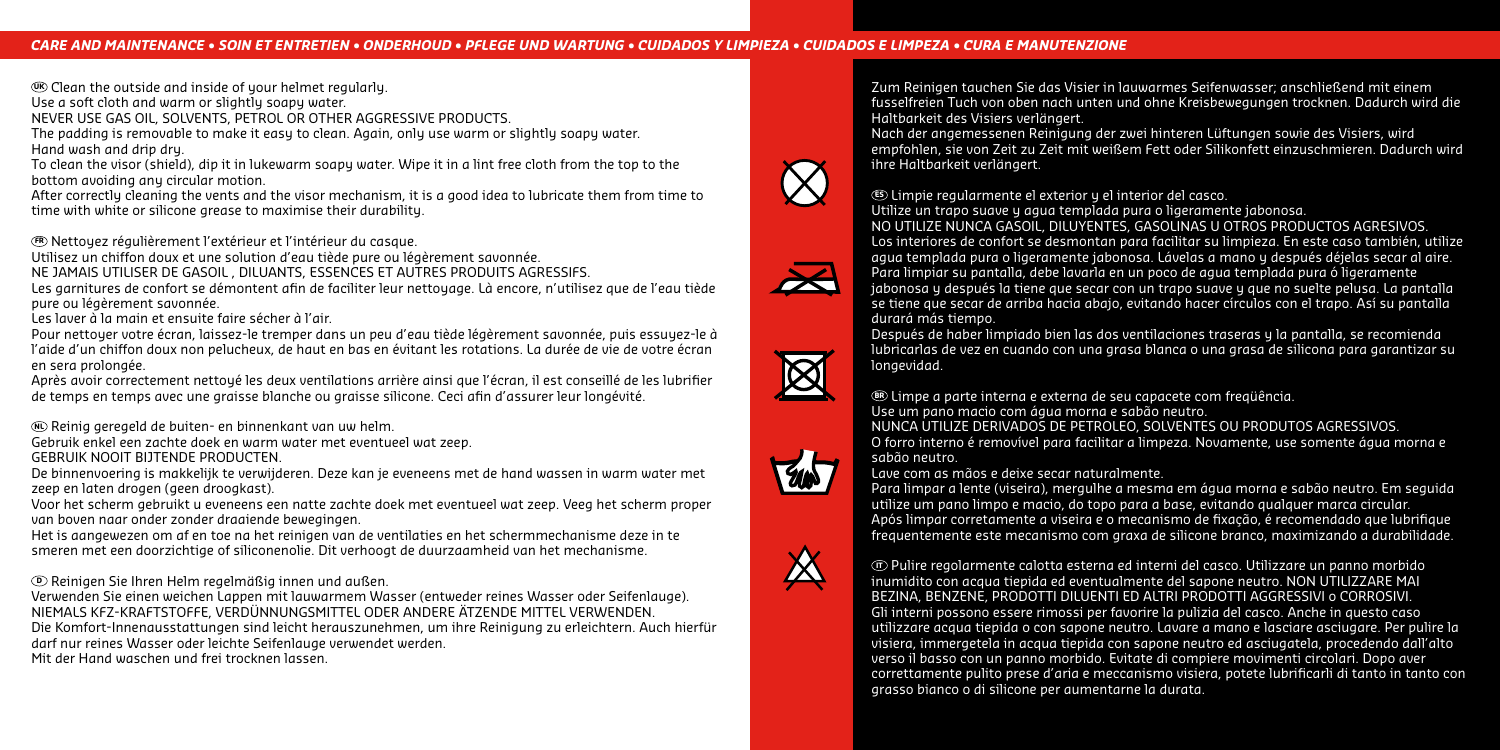#### **UK STORAGE**

After washing your helmet, store it inside a bag, in a dry temperate place. Avoid prolonged storage in a very illuminate place.

#### **FR STOCKAGE**

Après avoir nettoyé votre casque, stockez-le à l'intérieur d'une housse, dans un endroit sec et tempéré. Evitez un stockage prolongé exposé à la lumière.

#### **NL BEWARING**

Nadat u uw helm heeft schoongemaakt, bewaart u hem best in de hoes op een droge plaats met gemiddelde temperatuur. Bewaar uw helm niet op een plaats waar hij is blootgesteld aan zonlicht.

#### **<sup>D</sup> AUFBEWAHRUNG**

Nach dem Reinigen Ihres Helms, bewahren Sie diesen in einer Helmtasche, an einem trockenen, wohltemperierten Ort auf. Ein langes Aufbewahren im Licht ist zu vermeiden.

#### **ES ALMACENAJE**

Después de haber limpiado su casco, tenéis que colocarlo dentro de su bolsa de transporte y en un lugar seco. Evitar de dejarlo durante mucho tiempo en un lugar expuesto a la luz.

#### **BR ARMAZENAGEM**

Apos lavar o seu capacete, guarde o mesmo dentro da sacola, em um local seco e arejado. Evite guarda-lo por muito tempo em local de iluminacao intensa.

#### **IT MANUTENZIONE**

Dopo aver pulito il vostro casco, riponetelo in una sacca, in un luogo asciutto a temperatura ambiente. Evitate di tenerlo per un lungo tempo esposto alla luce.

#### **UK DURABILITY**

As time goes by, some wearing marks can appear on safety elements of your helmet, such as: wearing or fraying of the strap, malfunction of the buckle, cracking or crumbling of the inner liner, cracking of the shell, … In this case, contact your dealer to check or replace your helmet.

#### **FR LONGEVITE**

Avec l'âge, certains signes d'usure peuvent apparaître sur les éléments de sécurité de votre casque, tels que: sangle usée ou effilochée, disfonctionnement de la boucle, craquelures ou effritement du rembourrage protecteur intérieur, fissures de la calotte….Dans ce cas, contactez votre revendeur pour inspection ou remplacez votre casque.

#### **NL DUURZAAMHEID**

Na veelvuldig gebruik, kunnen sommige onderdelen tekenen van slijtage vertonen, zoals bijvoorbeeld uitrafelende riempjes, een slecht functionerende sluiting, scheurende of afbrokkelende binnenbekleding of bartsen in de schelp van uw helm. Contacteer in dat geval uw verkoper om de veiligheid van uw helm te onderzoeken of vervang uw helm.

#### **D LANGLEBIGKEIT**

Mit dem Alter können Verschleißerscheinungen an den Sicherheitselementen Ihres Helms auftreten, wie z.B.: Verschleiß oder Zerfasern der Kinnriemen, Funktionsstörung der Schnalle, Risse oder Zerfall der inneren Schutzpolsterung, Risse in der Helmschale,... In solch einem Fall, kontaktieren Sie bitte Ihren Fachhändler zur Kontrolle oder ersetzen Sie Ihren Helm.

#### **ES LONGEVIDAD**

Con el tiempo, pueden aparecer signos de deterioro en los elementos de seguridad de su casco, como, por ejemplo : banda gastada o deshilachada, mal funcionamiento de la hebilla, resquebrajaduras o desgaste del relleno protector interior, fisuras del casco…En este caso, póngase en contacto con su distribuidor para que lo revise o cambie de casco.

#### **BR DURABILIDADE**

Com o passar do tempo, algumas marcas podem aparecer no itens de segurança de seu capacete, como: desgaste da cinta jugular, mal funcionamento da trava jugular, trincas no forro interno, trinca no casco externo,... Neste caso, entre em contato com sua revenda para verificá-lo ou substituí-lo.

#### **IT DURATA DEL CASCO**

Con il passare degli anni, su alcuni punti di sicurezza del vostro casco potrebbero apparire dei segni di usura,

come: il cinturino consumato o sfilacciato, mal funzionamento della fibbia, scheggiatura o screpolatura dell'imbottitura protettiva interna, fessure nella calotta....In tal caso, contattare il vostro rivenditore per controllare o sostituire il casco.

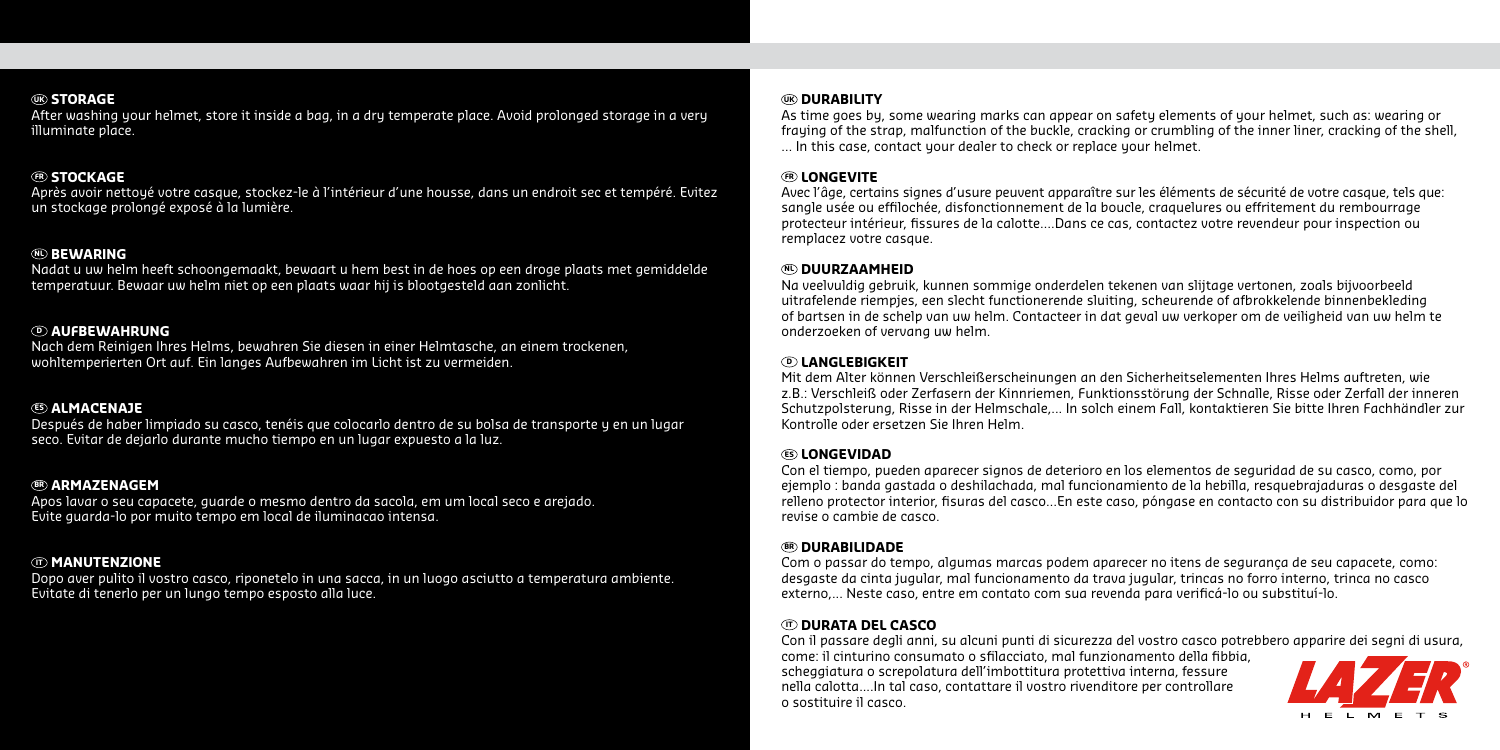#### **UK INSTRUCTIONS - DOUBLE D BUCKLE TO FASTEN AND OPEN THE CHIN STRAP**

Fasten the chin strap by passing the end of the strap through the 2 rings as shown on picture 1, then pull it comfortably tight for a secure and snug fit.

To remove the helmet pull the little red tab outwards, the strap tension will be released as shown on picture 2. Then unthread the chin strap.

**Warning !** – The red snap placed at the end of the chin strap must NOT be used instead of the Double D buckle.

It has been designed to avoid the chin strap flapping in the wind at high speed.

#### **FR INSTRUCTIONS – BOUCLE DOUBLE D FERMETURE DE LA JUGULAIRE**

Pour une fermeture correcte de la jugulaire, passez la sangle entre les deux boucles comme indiqué sur l'image 1 et ajustez la pour un confort et une sécurité optimales.

Pour enlever le casque, tirez légèrement sur le ruban rouge de la boucle double D afin de dégager la sangle comme indiqué sur l'image 2. **Avertissement !** – Le bouton pression rouge qui se trouve au bout de la jugulaire ne peut en aucun cas être utilisé pour remplacer la fermeture double D. Il a été prévu pour éviter le flottement de la jugulaire à grande vitesse.

#### **NL GEBRUIK VAN DE SNELSLUTING HOE DE KINRIEM VAST- EN LOSMAKEN**

Maak de kinriem vast door het einde van de riem doorheen de dubbele D-sluiting te steken, zoals wordt afgebeeld op afbeelding 1. Trek de riem daarna goed aan opdat de helm goed vast zou zitten. Om de helm te verwijderen, trekt u de kleine rode lip naar buiten. Zo ontspant de riem zich, zoals zichtbaar op afbeelding 2. Ontwar vervolgens de kimriem.

**Waarschuwing!** - De rode drukknop die op het einde van de kinriem zit, mag nooit ter vervanging gebruikt worden van de dubbele D-sluiting. Deze werd ontworpen om bij hoge snelheid het flapperen van de kinriem tegen de helm te vermijden.













#### **D ANLEITUNG – DOPPEL-D-VERSCHLUSS Schließen und Öffnen des Kinnriemens**

Fädeln Sie das freie Kinnriemenende, wie auf Bild 1 dargestellt, durch den Doppel-D-Verschluss. Ziehen Sie am freien Ende des Gurtbandes den Kinnriemen straff.

Zur Öffnung des Kinnriemens müssen Sie an der kleinen roten Fahne des Doppel-D-Verschlusses so ziehen, dass sich der Kinnriemen lockert (siehe Bild 2). Fädeln Sie nun das eine Kinnriemenende aus dem Doppel-D-Verschluss aus.

**WARNUNG!** Der rote Druckknopf, der sich am Ende des Gurtbandes befindet, darf auf keinen Fall an Stelle des Doppel-D-Verschlusses benutzt werden. Dieser rote Druckknopf verhindert, dass der Kinnriemen im Fahrtwind flackert.

#### **ES INSTRUCCIONES – SISTEMA DE CIERRE D DOBLE APERTURA Y CIERRE DE LA HEBILLA**

Para cerrar bien la hebilla, tiene que pasar la cinta entre las dos anillas como está indicado en la imagen 1 y tiene que ajustarla para un mayor confort y una seguridad óptima.

Para quitar el casco, tirar sobre la lengüeta roja y sacar la cinta come está indicado en la imagen 2.

**Advertencia !** – El corchete rojo que se encuentra al extremo de la cinta no se puede utilizar en ningun caso para sustituir el sistema de cierre D doble. El corchete se ha puesto para evitar el movimiento de la cinta a .<br>aran velocidad

#### **BR INSTRUÇÕES – SISTEMA DOUBLE D**

1. Ajuste a cinta jugular passando o final da cinta por dentro dos 2 aneis, conforme figura 1. Em seguida ajuste firme e confortavelmente, de maneira segura.

2. Para remover o capacete puxe a lingüeta vermelha para afrouxar a tensão e retire a cinta conforme figura 2. **Atenção!** - O botão vermelho fixado ao final da cinta jugular NÃO pode ser usado na substituição do sistema Duplo D.

Este botão foi desenhado para evitar que a ponta da cinta jugular fique batendo com o vento em alta velocidade.

#### **IN ISTRUZIONI – CHIUSURA A DOPPIA D CHIUSURA DEL CINTURINO**

per una corretta chiusura del cinturino, la cinghia deve essere inserita attraverso le due fibbie a D (vedi l'immagine 1)

sganciare la clip rossa e sfilare il cinturino per aprirlo (vedi l'immagine 2) **ATTENZIONE**: la clip rossa, che si trova all'estremità del cinturino, non si deve assolutamente utilizzare per sostituire la chiusura con doppio anello a D. E'stato studiato in questo modo per evitare lo sventolio del cinturino a grande velocità.

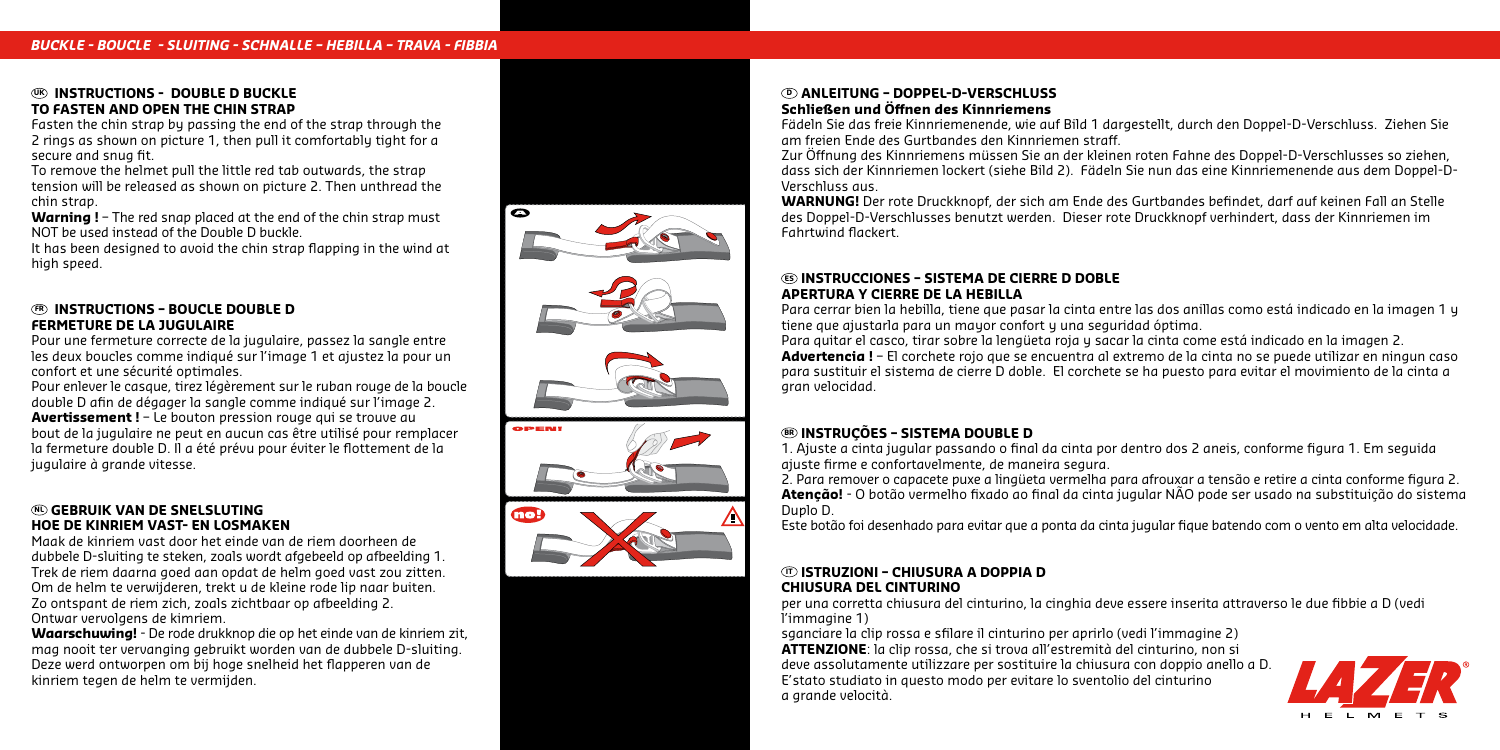## **UK SPECIFICATIONS FOR USE OF YOUR X6 – X6 Jr.**

#### **HOW TO ADJUST THE VISOR**

- Nothing could be simpler. Unscrew the central upper screw to unlock the central adjusting device. (photo 1)
- All you have to do next is move the visor to the position desired.
- Tighten the central screw again by turning it to lock the central adjusting device in place.
- **- You do not need to move the side screws to adjust the visor.**

#### **HOW TO REMOVE THE VISOR**

- Nothing could be simpler. Undo the three fastening screws and take them out of their casing.
- When removing and replacing the visor, take care not to lose the different shims and check their placement.
- **- When replacing the visor, do not over-tighten the three screws.**

#### **HOW TO REMOVE AND REPLACE THE CHEEK PADS**

 $-$  Photos  $2A - 2B$ 

#### **HOW TO REMOVE AND REPLACE THE INTERNAL PADDED LINING**

- It is a good idea to remove the cheek pads first. See above procedure.
- Pull gently on the left or right-hand-corner of the front part towards the inside from the rim of the helmet. This will detach the front fastening tab. (photo 3)
- Next pull gently on the left or right-hand-corner of the lower back part towards the inside from the rim of the helmet. This will detach the two fastening snaps. (photos 4A - 4B)
- Take out the whole lining. (photos 5 6)

#### To replace the lining:

- Insert the front tab between the helmet rim and the polystyrene.
- Next, attach the two back snaps.
- The lining fits into place by itself.
- Replace the cheek pads.



## **FR SPECIFICATIONS D'USAGE POUR VOTRE X6 – X6 Jr.**

#### **COMMENT REGLER LA VISIERE ?**

- Rien de plus simple. Desserrez la vis centrale supérieure permettant ainsi le déblocage du dispositif de réglage central. (photo 1)
- Ensuite il vous suffit de régler la visière dans la position désirée.
- Resserrez la vis centrale afin de bloquer le dispositif de réglage central.
- **- Il n'est pas nécessaire de modifier la position des vis latérales pour régler la visière.**

#### **COMMENT DEMONTER LA VISIERE ?**

- Rien de plus simple. Desserrez complètement de la même manière les trois vis de fixation et retirez-lez de leur logement.
- Lors du démontage et remontage, veillez ne pas perdre les différentes rondelles intercalaires et vérifiez leur positionnement.
- **- Lors du remontage, resserrez les trois vis sans excès.**

#### **COMMENT ENLEVER ET REMETTRE LES JOUES ?**

 $-$  Photos  $2\Delta - 2R$ 

#### **COMMENT ENLEVER ET REMETTRE LA COIFFE INTERIEURE ?**

- Lors du démontage de la coiffe, il est conseillé d'enlever d'abord les joues. (Voir procédure précédente)
- Tirez doucement sur le coin gauche ou droit de la partie avant, vers l'intérieur par rapport à la bordure du casque. Vous détacherez ainsi la languette de fixation avant. (photo 3 )
- Ensuite, tirer doucement sur le coin gauche ou droit de la partie arrière, vers l'intérieur par rapport à la bordure du casque. Vous détacherez ainsi les deux boutons pression. (photos 4A - 4B)
- Retirez l'ensemble de la garniture.( photos 5 6)

Pour remettre la coiffe :

- Introduisez d'abord la languette avant entre la bordure du casque et le polystyrène.
- Fixez les deux boutons pression de la partie arrière.
- La coiffe se met en place toute seule.
- Remettez les joues en place.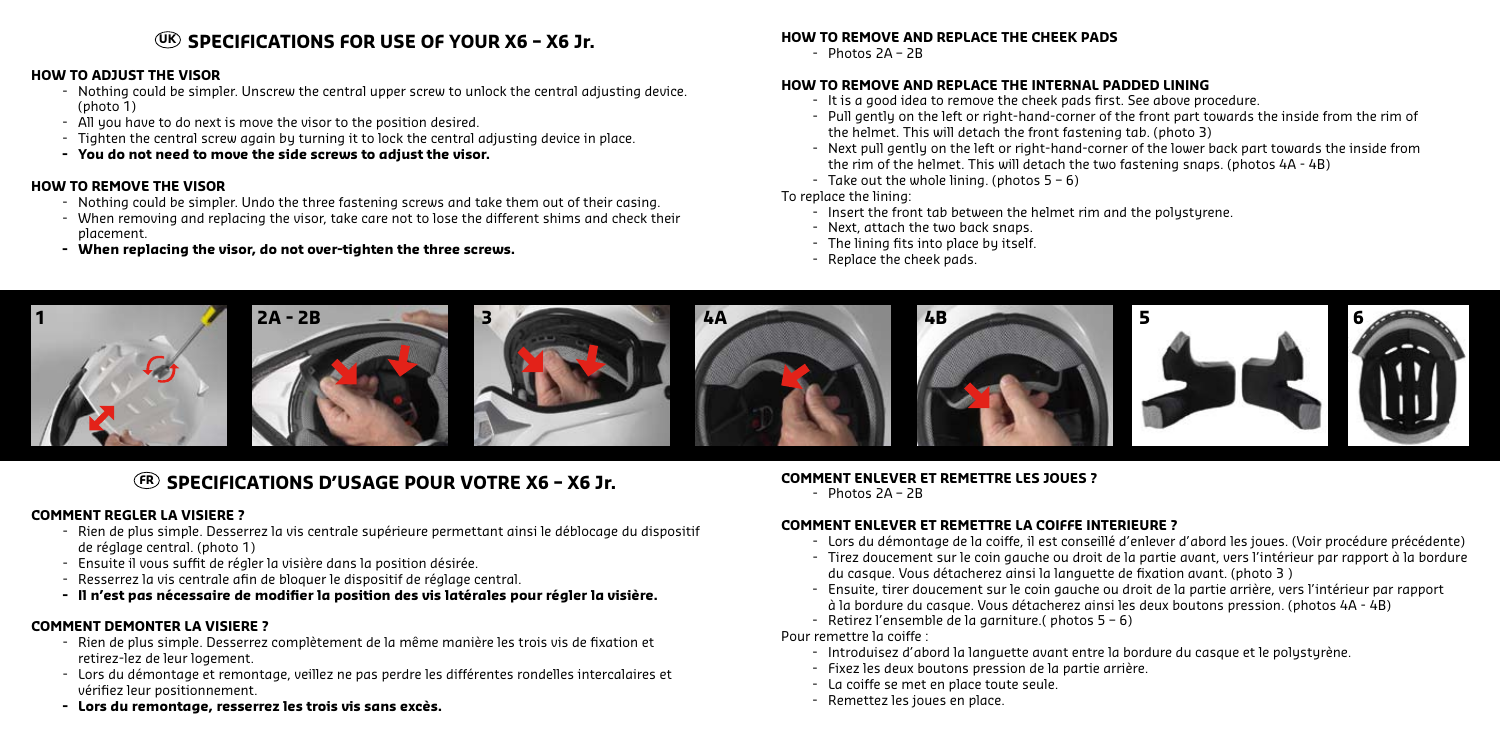## **NL RICHTLIJNEN VOOR HET GEBRUIK VAN UW X6 en X6 JUNIOR**

#### **HOE REGELT U HET SCHERM**

- Heel eenvoudig : maak de bovenste centrale schroef los. Hierdoor kan het centrale regelstuk losgemaakt worden. (foto 1)
- Plaats vervolgens het scherm in de gewenste positie.
- Draai de centrale schroef opnieuw aan om aldus het centrale regelstuk weer te vast te zetten.
- **- Het is niet nodig om de laterale schroeven aan te passen om de positie van uw scherm te regelen.**

### **HOE KAN U HET SCHERM DEMONTEREN**

- Dit is opnieuw erg eenvoudig : draai de drie fixatieschroeven op dezelfde wijze en verwijder ze uit hun behuizing.
- Zorg er bij de demontage en montage voor dat u de verschillende schroeven niet verliest en controleer of ze goed zijn aangebracht.
- Om het scherm opnieuw te monteren, dient u de drie schroeven aan te draaien, zonder ze evenwel te hard aan te schroeven.

#### **HOE KAN U DE WANGSTUKKEN VERWIJDEREN EN BEVESTIGEN**

- Fotos 2A – 2B

#### **HOE KAN U HET INTERIEUR VERWIJDEREN EN TERUG PLAASTEN**

- Indien u het interieur wil verwijderen, raden wij aan om allereerst de wangstukken weg te nemen. ( Zie voorgaande procedure)
- Neem de "comfort padding" bij de linker- of rechterhoek vooraan vast en trek ze voorzichtig los, naar het midden van de helm toe. Op die manier maakt u de (voorste) bevestigingsstrip los. (foto 3)
- Trek vervolgens zachtjes de linker- of rechterhoek van de achterzijde naar binnen toe. Op deze wijze maakt u nu ook de drukknopen los (fotos 4A - 4B).
- Verwijder het geheel uit de helm.(fotos 5 6)

Om het interieur opnieuw in uw helm aan te brengen:

- Plaast eerst de voorste plastieken boord tussen de rand van de helm en het polystyreen.
- Druk de twee drukknoppen weer vast op het achterste deel.
- De comfort padding komt nu vanzelf op de goede plaats terecht.
- Plaats de wangstukken terug.



## **D ANWEISUNGEN FÜR DIE BENUTZUNG IHRES X6 und X6 Jr.**

## **DAS EINSTELLEN DES VISIERS**

- Ganz einfach. Schrauben Sie die obere Zentralschraube auf, somit entriegeln Sie die zentrale Einstellvorrichtung. (Foto 1)
- Danach brauchen Sie nur noch das Visier in die gewünschte Winkellage zu bringen.
- Dann die Zentralschraube wieder festziehen, um die zentrale Einstellvorrichtung zu verriegeln.
- **- Es ist nicht notwendig, die seitlichen Schrauben zu drehen, um das Visier einzustellen.**

## **DAS ABNEHMEN DES VISIERS**

- Ganz einfach. Schrauben Sie die drei Befestigungsschrauben vollständig los um sie aus ihrer Lagerung herausnehmen.
- Bei dem Abnehmen bzw. Anbringen, bitte darauf achten, die verschiedenen Zwischenscheiben nicht zu verlieren und ihre Position zu überprüfen.
- **- Bei dem Wiederanbringen, die drei Schrauben nicht zu stark anziehen.**

Auf diese Weise lösen Sie die beiden Druckknöpfe

#### **DAS ABNEHMEN UND ERNEUTE ANBRINGEN DER BACKENPOLSTER**

 $-$  Fotos  $2\Delta - 2B$ 

## **DAS ABNEHMEN UND ERNEUTE ANBRINGEN DES KOPFPOLSTERS**

- Zuerst ist es angebracht, die Backenpolster zu entfernen. Siehe vorausgehende Vorgehensweise.
- Behutsam am linken oder rechten Eck des Vorderteils, vom Helmrand aus nach innen ziehen. Auf diese Weise lösen Sie die hintere Befestigungslasche. ( Foto 3)
- Dann behutsam am linken oder rechten Eck des hinteren Teils, vom Helmrand aus nach innen ziehen. Auf diese Weise lösen Sie die beiden Druckknöpfe. (Fotos 4A - 4B)
- Entfernen Sie die gesamte Innenausstattung.(Fotos 5 6)

#### Um das Kopfpolster wieder anzubringen:

- Die vordere Lasche zwischen Helmrand und Polystyrol anbringen.
- Dann die hinteren Druckknöpfe befestigen.
- Das Kopfpolster nimmt von selbst die richtige Position ein.
- Die Backenpolster wieder einsetzen.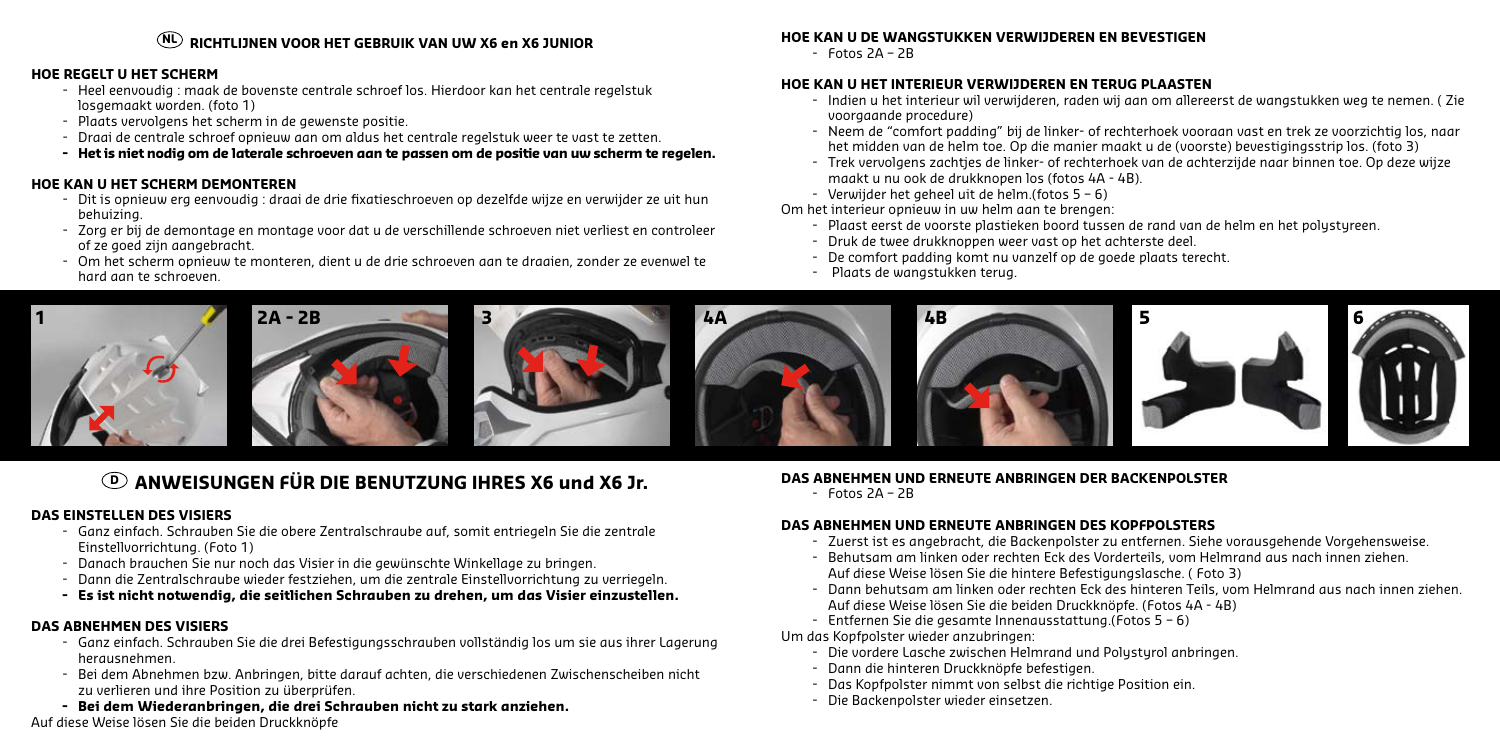## **ES ESPECIFICACIONES DE USO PARA SU X6**

#### **¿CÓMO AJUSTAR LA VISERA?**

- Nada más sencillo. Con los dedos y sin herramienta, afloje el tornillo central superior lo que desbloqueará el dispositivo de ajuste central (foto 1).
- Luego, sólo tiene que ajustar la visera en la posición que desee.
- Apriete el tornillo central con los dedos y siempre sin herramienta para bloquear el dispositivo de ajuste central.
- **- Para ajustar la visera no es necesario mover los tornillos laterales.**

#### **¿CÓMO DESMONTAR LA VISERA?**

- Nada más sencillo. Con una moneda, afloje completamente los tres tornillos de fijación y retírelos de su alojamiento.
- Durante el desmontaje y el montaje, tenga cuidado de no perder las diferentes arandelas intercalares y cerciórese de que las coloca en la posición correcta
- **- En el montaje, no apriete excesivamente los tres tornillos.**

#### **¿CÓMO RETIRAR Y COLOCAR LAS CARRILLERAS?**

- Fotos 2A – 2B

#### **¿CÓMO RETIRAR Y COLOCAR LA CALOTA INTERIOR?**

- Le aconsejamos que, en primer lugar, retire las carrilleras. Véase el procedimiento anterior.
- Tire con cuidado del ángulo izquierdo o derecho de la parte delantera hacia el interior respecto al borde del casco. De este modo, desabrochará la lengüeta de fijación delantera (foto 3).
- Después, tire suavemente del ángulo izquierdo o derecho de la parte trasera hacia el interior respecto al borde del casco. De este modo, desabrochará los dos corchetes (fotos 4A - 4B).
- Retire el conjunto de la guarnición.(fotos 5 6)

#### Para colocar la calota:

- Introduzca primero la lengüeta delantera entre el borde del casco y el poliestireno.
- A continuación, fije los dos corchetes traseros.
- La calota se coloca por sí sola.
- Coloque las carrilleras.



## **BR ORIENTAÇÕES PARA USO DO SEU X6 – X6 Jr**

#### **COMO AJUSTAR A SUA VISEIRA**

- O procedimento é muito simples. Use seus dedo, gire o parafuso superior uma única vez para destravar o sistema central. (foto 1)

- Em seguida, ajuste a posição ideal para a viseira.
- Aperte novamente o parafuso central, uma única vez, para travar o sistema.
- **Não é necessário mexer nos parafuso laterais para ajustar a viseira.**

#### **COMO REMOVER A VISEIRA**

- Não poderia ser mais simples. Desaperte o parafuso central para destravar o dispositivo de ajuste central. (foto 1)
- Tudo o que você deve fazer em seguida é mover a viseira para a posição desejada.
- Aperte novamente o parafuso central girando-o até travar o dispositivo de ajuste.

#### **COMO REMOVER E SUBSITUIR O FORRO DIANTEIRO**

- Veja as fotos 2A - 2B

### **COMO REMOVER E SUBSITUIR O FORRO INTERNO**

- *-* Puxe suavemente para a esquerda ou direita a parte frontal para o interior do capacete. Isto irá desprender a guia de fixação frontal. (foto 3)
- Em seguida puxe suavemente para a esquerda ou direita a parte inferior para interior do capacete. Isto irá desprender os dois feixes de encaixe. (foto 4A - 4B)

Para recolocar o forro:

- Insira a guia frontal entre o aro do capacete e o poliestireno.
- Em seguinda, atache os dois pontos de encaixe.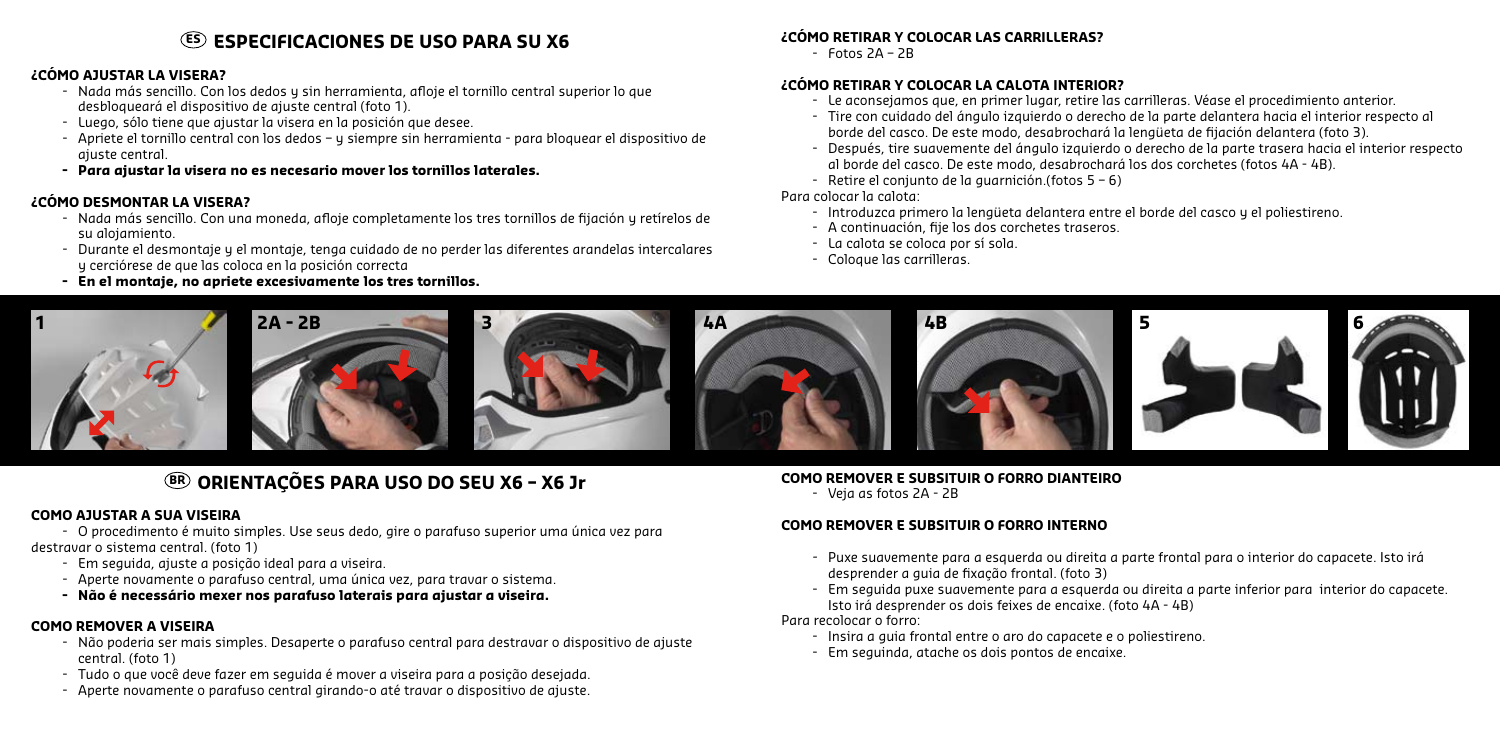## **IT AVVERTENZE SULL'USO DEL VOSTRO X6 – X6 Jr.**

#### **COME REGOLARE IL FRONTINO**

- **- Niente di più semplice.** Allentare la vite centrale superiore, permettendo lo sbloccaggio di regolazione centrale (foto 1)
- Dopo di che non vi resta che regolare il frontino nella posizione desiderata.
- Riavvitare con le dita, mai con attrezzi, la vite centrale per bloccare il frontino.
- **- Non è necessario modificare la posizione delle viti laterali per regolare il frontino.**

#### **COME SMONTARE IL FRONTINO**

- Niente di più semplice. Svitare completamente tutte e tre le viti di fissaggio e toglierle dai loro alloggiamenti.
- Nello smontaggio e nel montaggio fate attenzione a non perdere le rondelle e verificatene la posizione.
- **- Per il rimontaggio, riavvitare le tre viti senza eccedere nello stringere.**

#### **COME TOGLIERE E METTERE I GUANCIALI**

 $-$  Foto  $2 - 2R$ 

#### **COME TOGLIERE E METTERE LA CUFFIA INTERNA**

- Prima di smontare la cuffia è consigliabile togliere i guanciali. (Vedi procedura precedente)
- Tirare dolcemente il bordo superiore della cuffia verso l'interno, tenendo il casco con la parte frontale rivolta verso di voi. Sganciare la linguetta di fissaggio posteriore (foto 3)
- Dopodiché, tirate dolcemente anche la parte della cuffia che si inserisce nella zona della nuca. Sganciare i due bottoni a pressione. (foto 4a – 4b)
- Togliere così la cuffia nel suo insieme (foto 5 6)

#### Per rimettere la cuffia:

- Introdurre prima di tutto la linguetta frontale e inserirla tra il bordo del casco e il polistirolo.
- Fissare i due bottoni a pressione nella parte posteriore
- La cuffia troverà da sola la sua posizione
- Rimettere i guanciali.